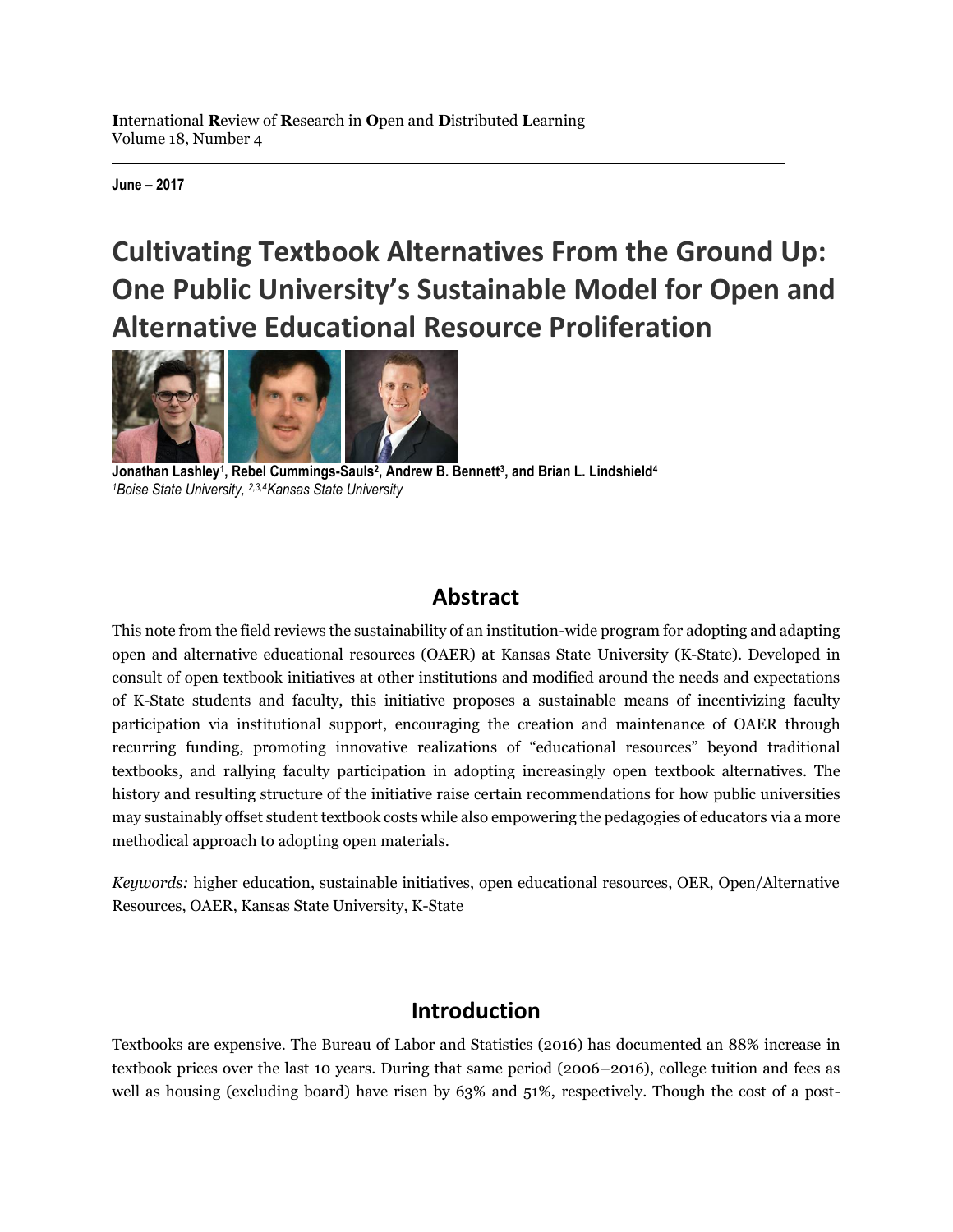secondary education has risen across the board, the rise in textbook prices for consumers has continued to break away disproportionately from other college-related expenses (Bureau of Labor and Statistics, 2016). When the high cost of required course materials is compounded with tuition and other fees, the burden shouldered by students in general and those from lower socioeconomic backgrounds, in particular, becomes apparent (Paulsen & St. John, 2002). Delays in college enrollment, decisions to take fewer classes each term, shared resources, or even the refusal to purchase required texts are a few of the consequences that students face when commercial textbooks serve as the primary educational resources in college classrooms (Buczynski, 2007; Provasnik & Planty, 2008). Under this instructional model—one that pairs curriculum with mandatory commercial resources—a system of winners and losers is inevitably established: some students can afford to fully access course content and others cannot.

### **The Call for Open Educational Resources**

To address this imbalance, some educators have looked to the concept of open educational resources (OER) as a possible solution. Pitched as a strategy for sharing educational materials in developing countries, the United Nations Educational, Scientific, and Cultural Organization (UNESCO) defined OER as openly licensed learning materials that could be accessed, used, and modified for noncommercial purposes by way of open licensing and digital networks (UNESCO, 2002). Since then, OER have proliferated internationally as a means of combatting the costs of textbooks and other educational materials (Bliss, Hilton, Wiley, & Thanos, 2013; Everard & Pierre, 2014; Hilton, Robinson, Wiley, & Ackerman, 2014). Much of this growth may be associated with two necessary components of OER that differentiate it from traditional, commercial educational resources:

- 1. The "open" of OER promotes unfettered access to courses, materials, media, texts, tests, software, and tools that assist teaching, learning, and researching (William and Flora Hewlett Foundation, 2013).
- 2. The open licensing of these materials grants users rights to retain, reuse, revise, remix, and redistribute OER in ways that are unavailable under traditional copyright (Wiley, Bliss & McEwen, 2014).

Taken together, these characteristics define OER broadly in terms of form and function. If interpreted akin to what Wiley (2000) calls learning objects—digital resources that may be reused to support learning—OER may entice instructors by allowing them independence in customizing course materials to fit learning contexts. In the case of open textbooks, the genre's familiar formats organize content that may be augmented to better fit an instructor's needs. The reality, however, is that few instructors choose to remix or revise the material of open textbooks (Hilton, Lutz, & Wiley, 2012).

Simply, the open textbooks that are already available seem good enough for many instructors (Allen & Seaman, 2016). Factoring in the time, effort, and skill it might take an instructor to customize or update open textbooks, as well as the limited incentives and support structures available for each instructor to do such things at their institutions, there is little wonder that OER adoption has often been characterized as merely replacing a traditional textbook with an open, pre-existing alternative. When institutional support is scarce, opportunities to revise and remix open content may seem non-essential for many instructors.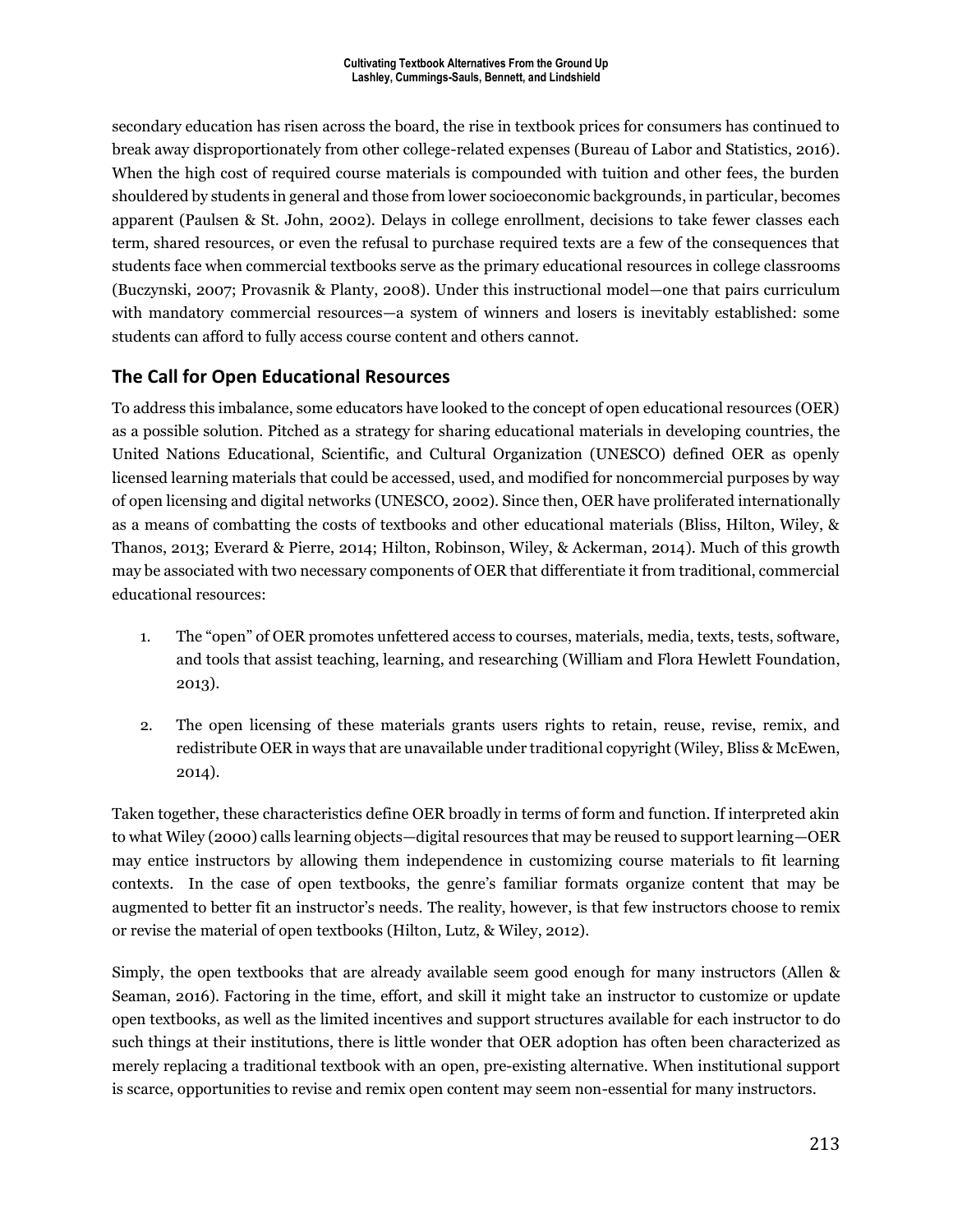When an individual's urge to revise and remix is suppressed, the promise of OER seems under-realized. Elaborating on the significance of this observation are the five barriers which Andrade et al. (2011) suggest that individuals have confronted when using OER: (1) lack of institutional support, (2) lack of technological tools for sharing and adapting resources, (3) lack of skills and time of users, (4) lack of quality or fitness of OER, and (5) personal issues such as lack of trust and time (Andrade et al., 2011, p. 159). Notably, the first four of the five issues above are related to a lack of larger support mechanisms—opportunities and services that an institution and its staff/teechnology could reasonably facilitate. The fifth may be considered a cultural concern that, while not directly resolvable by institutional resources, may be combated through one's participation in a community that is supported by a university and rich with peers who value the practices enabled through OER. In addition to the barriers isolated by Andrade et al., many instructors have struggled to find the most effective OER on their own (McKerlich, Ives, & McGreal, 2013). Where institutions might employ teams of employees to vet information and educational resources, arguably few educators have the time and incentive to thoroughly cull through all available course materials. Institutional support of instructors as they adopt OER seems necessary in facing these challenges, that is if OER is to sustain and thrive.

### **Models of OER Adoption and Consumption**

An instructor's act of sustainably adopting and adapting OER, especially open textbooks, is often too technical or unwieldy without the support—financial or otherwise—of a greater institution. Because a sustainable OER initiative is "unlikely to be reducible to a single metric or calculation" (Downes, 2007, p. 34), the promise of institutional support must financially and administratively ensure that instructors have access to necessary training, software, content, publishing, and networking resources. And so Downes (2007) recommends that to instigate sustainable OER adoption, an initiative must account for the volunteers, incentives, communities, partnerships, co-production, sharing, distribution, and management that come with OER use:

The *use* of a learning resource, through adaptation and repurposing, becomes the *production* of another resource. Though there is a steady stream of new resources input into the network by volunteers, this represents, not the result of an OER sustainability project, but the *beginning* of it. (Downes, 2007, p. 41)

As individual instructors experiment and customize open course materials, alternative texts and interventions may, and arguably should, begin to take shape as use instigates modification that sponsors new use and sharing. A sustainable, institutional model for OER adoption is thus assuredly resourced by an institution and creatively sustained by the efforts of those within academic communities.

Flat World Knowledge (FWK), touted just such a sustainable OER business plan when it was formed in 2007 (Hilton & Wiley, 2011). Under its initial vision, FWK would offer editorial and design support to expert authors and publish the resulting digital textbooks for free online under Creative Commons licensing. Operating revenue would be generated via the production and sale of printed and audio versions of these texts, as well as supplemental learning objects. During FWK's beta, the majority of students (59%) made a purchase through FWK averaging \$28.20 (Hilton & Wiley, 2010). Not only was this expense significantly smaller than the price of standard course materials, but also it suggested that FWK's "freemium" model to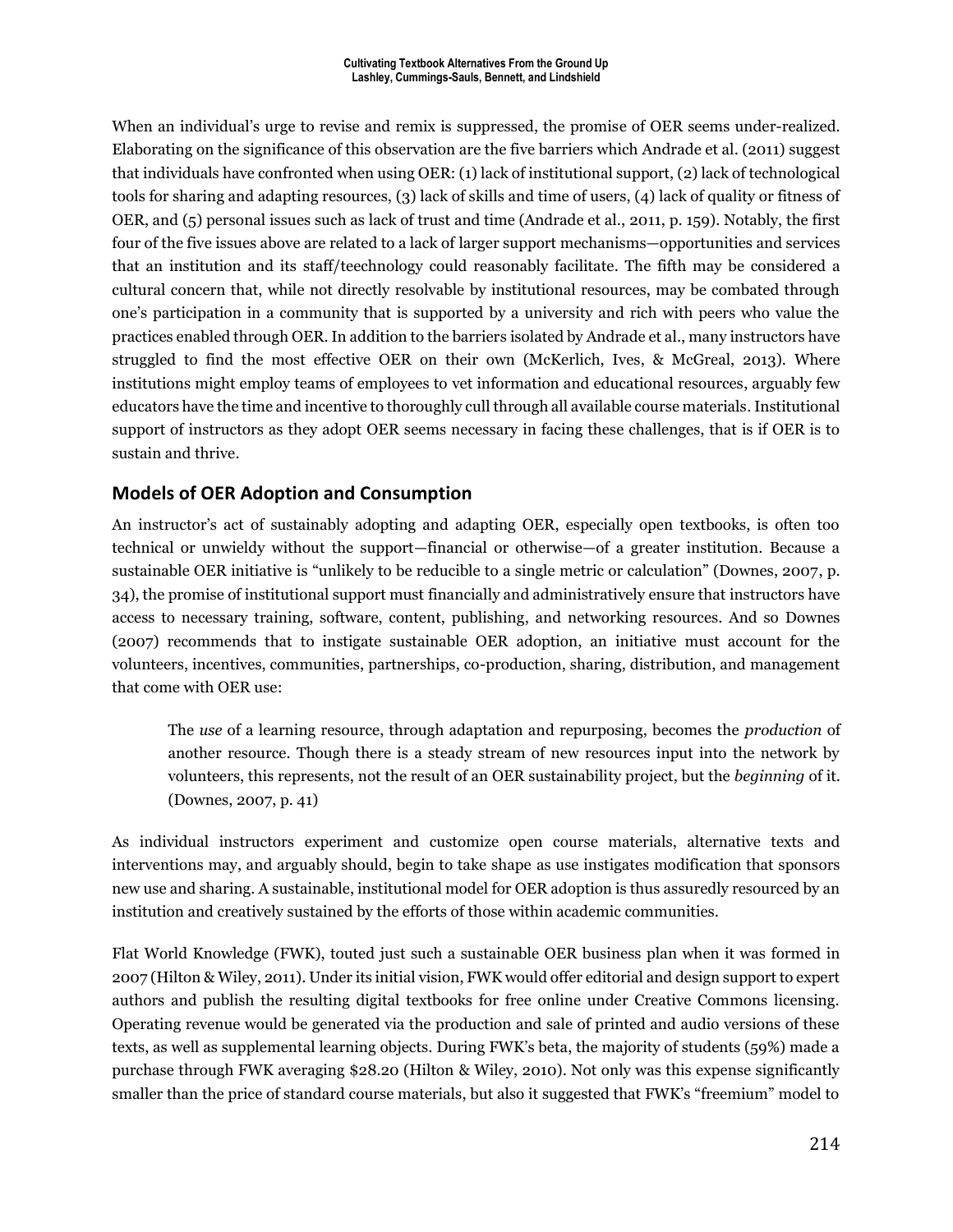OER proliferation could be sustainable as long as for-profit products remained popular add-ons to free textbooks (Hilton & Wiley, 2010). During FWK's first year of public operation, however, Hilton and Wiley (2011) noted that the number of students purchasing printed textbooks alone fell from 39% in the beta to 29%. Furthermore, where 59% of students purchased products directly from FWK during the beta, only 16% did so in the following year. While bookstore sales of FWK products replaced some of the purchases made through FWK in that first year, only 34% of students purchased FWK products altogether. Compare that percentage (34%) with the percentage of students who purchased products in the beta (59%), and the critical threat to FWK's model arose from the prospect that institutional revenue and therefore instructor support would suffer "if an increasing number of students become comfortable with the free version of its textbooks and choose not to purchase printed books or ancillary materials" (Hilton & Wiley, 2011, para. 19). By 2013, FWK conceded to this reality by discontinuing its distribution of no-cost digital textbooks in favor of only publishing and selling low-cost products (Howard, 2012; Lederman, 2012). By not being able to ensure and sustain the investments of students—a necessary part of any academic community—the FYK model could not remain "open."

A number of universities have sought to support the work of their educators as OER authors. In these cases, financial and technical support have been provided to authors in exchange for the public promotion of a university's affiliated image and credibility (Downes, 2007). Indeed, for long-standing institutional models like MIT's OpenCourseWare project, the school's brand and the prominence of its OER are mutually tied to public perception of the partnership. The vitality of the Massachusetts Institute of Technology (MIT) OpenCourseWare project may be linked to its: (1) being recognizable the world over, (2) working in addition to standard MIT offerings, (3) broadly defining OER from content to courses, and (4) reflecting well on the university's mission and operations (Friesen, 2009). As changes in student recruitment, retention, and success become empirically connected to the successful dissemination of institution-sponsored OER over time, an institutional model for OER has potential to gradually and culturally innovate the "practice, community, and policy" of an individual, an academic group, and an institution toward "lofty but laudable goals" (Friesen, 2009). That is, of course, if the participation of an academic community—students and faculty alike— is not only ensured but also enabled to proliferate.

The sustainability of such a model would rely on a cycle in which instructors leverage the administrative resources of an institution in order to produce educational resources that students value enough to use, which generates data that encourages faculty to update resources and validates the administration's continued support. Participation and support must be ensured at all levels—students, faculty, and administrators—for this model to prove self-sustaining. Because an OER initiative relies on creation and sharing, it may be appropriate to consider how the stakeholders of such a model comprise a "participatory culture," which is defined by its (1) lower barriers of creative expression and social engagement, (2) greater support of individuals creating and sharing their work, (3) providing access to informal mentorship and guidance, and (4) members feeling that their contributions matter to others (Jenkins, Purushotma, Clinton, Weigel, & Robinson, 2006). As a creative force, instructors are at the heart of such a culture as they create and share resources, mentor one another, and work for the betterment of their peers and students with little resistance. Administrative participation is just as critical to the germination of a participatory culture of OER adoption since it is administrators who must remove barriers, engage and educate other university leaders, support the work of faculty and students, and inevitably reconcile the value of the initiative as part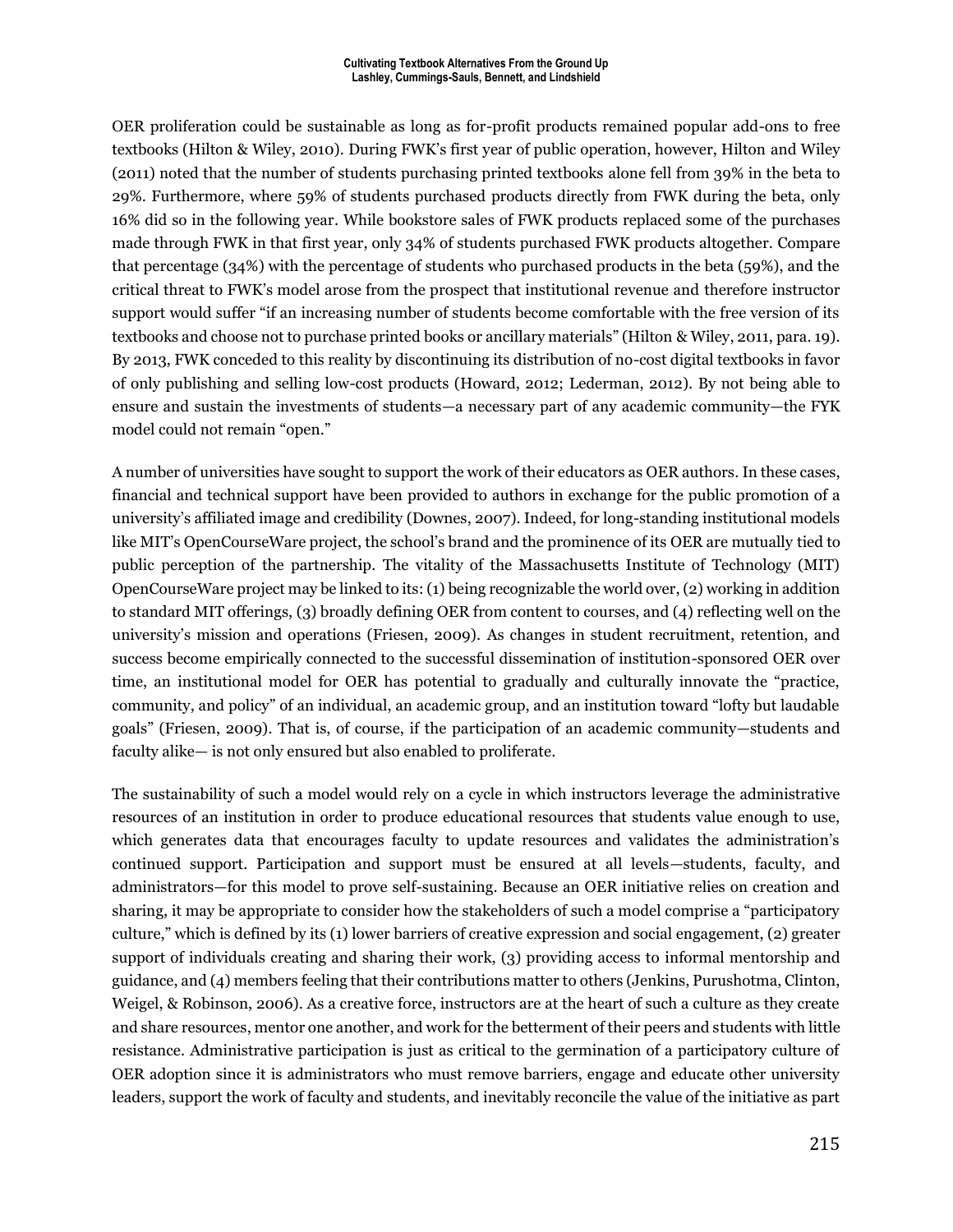the greater strategic plan of the university. Finally, it is necessary that students have a means of directly supporting and offering feedback to their instructors about educational resources, engaging one another about the financial burdens associated with their educations, and ultimately recognizing that their voices are being heard and considered by faculty and administrators. When factored in broadly among the contexts, cultures, and infrastructure of a university, it becomes difficult to situate OER as sustainable in itself. It is the active contribution of all stakeholders that enables an OER adoption program to thrive at the institutional level, because programs, like OER, must be designed and iterated to fit the contexts of a specific university.

# **The K-State OAER Model**

The K-State Open/Alternative Textbook Initiative (OATI) is now in its fourth year. Spearheaded by faculty members from Mathematics, Food, Nutrition, Dietetics and Health, and the Libraries, the design of K-State's initiative recognizes that a lack of financial reward, release time, and university support discourages faculty from implementing open or alternative resources to replace textbooks within their courses. Mindful of grant-awarding initiatives like those at Temple University, the University of Massachusetts at Amherst, and other institutions where faculty are provided stipends to adopt and adapt low- or no-cost replacements for traditional textbooks, K-State strategists anticipated that their faculty may be reluctant to adopt, develop, and maintain open or alternative resources without the promise of recurring monetary incentives (Lindshield & Adhikari, 2013). Thus, a \$10 open/alternative textbook fee was proposed and recently approved for each student who enrolls in a course taught using what they refer to as open/alternative educational resources (OAER)—a term developed to balance their aspirational pursuit of "open" specifically with the practical implementation of textbook alternatives in general. By not requiring all resources to be truly open, faculty who are unfamiliar with OER could come to learn about open resources and licensing at their own pace. Recognizing the need for additional value adds when instating a student fee, the faculty members behind the initiative have maintained a commitment to customizing and innovating course materials in in favor of student expectations and interests. The use of open-licensed, library-purchased, and instructor-provided content in producing engaging alternatives to typical textbooks is thus prioritized by the initiative. This model standardizes and reduces textbook costs for students while ensuring recurring funding to academic departments and the sustained support of faculty members as they develop and implement OAER within their courses. While details about the K-State Open/Alternative Textbook Initiative (KOATI) are available elsewhere (Delimont, Turtle, Bennett, Adhikari, & Lindshield, 2016), the factors that led to this initiative's inception and sustained growth are more thoroughly outlined below.

### **The Origin of KOATI**

The KOATI at K-State, a public research university supporting an undergraduate and graduate population of roughly 25,000 across nine colleges, may have originated with faculty, but financial support from K-State's student government is what launched the program's university-wide scope. In late December 2012, organizers submitted a \$50,000 Student-Centered Tuition Enhancement (SCTE) proposal in an effort to fund grants for faculty who would replace their course textbook(s) with OAER. Because SCTEs are funded by tuition dollars and are intended to "create visible and positive change to the university" (Student Governing Association, n.d., para. 2), two suspected advantages for this proposal were the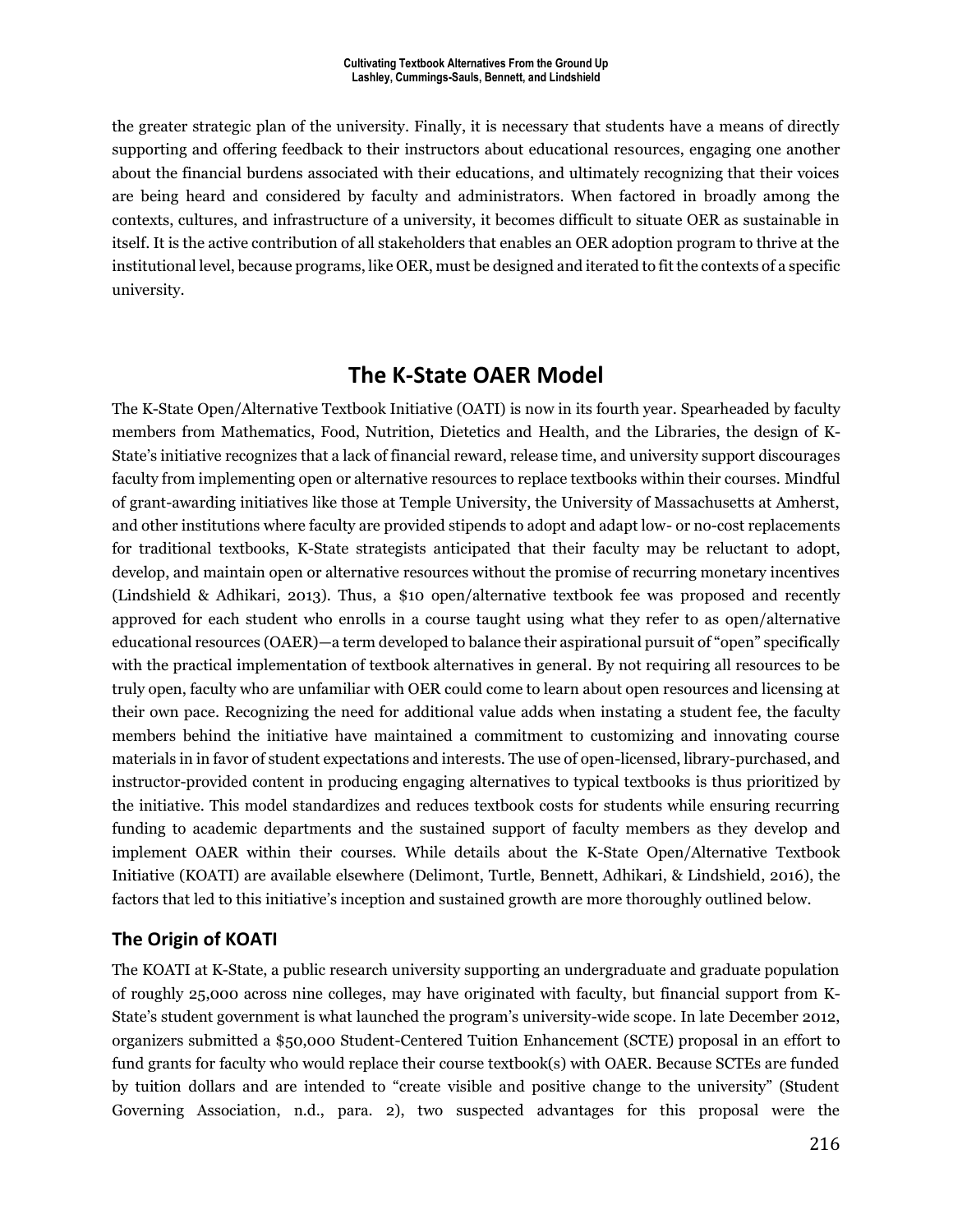interdepartmental nature of the collaboration backing the KOATI and an offer of an additional \$10,000 of financial support from the K-State Libraries if a \$50,000 ask was awarded through SCTE. This SCTE proposal was accepted in April, and a call for OAER proposals was drafted and distributed to faculty. Table 1 summarizes annual initiative activities.

Table 1

#### *Annual Initiative Activities*

|                       | <b>Spring</b>                                                                                                                                                            |  |  |  |
|-----------------------|--------------------------------------------------------------------------------------------------------------------------------------------------------------------------|--|--|--|
| <b>Early April</b>    | Call for OAER grant proposals                                                                                                                                            |  |  |  |
| Mid May               | Announce faculty OAER grant awards                                                                                                                                       |  |  |  |
| Early July            | Awardees receive first half of their grant funds                                                                                                                         |  |  |  |
| <b>Early November</b> | Distribute second half of funds if faculty meet approved<br>expectations/outcomes and are teaching with resource instead of textbook<br>during Fall Semester             |  |  |  |
|                       | Fall                                                                                                                                                                     |  |  |  |
| Late September        | Call for OAER grant proposals                                                                                                                                            |  |  |  |
| <b>Early November</b> | Initiative faculty communicated with and/or met individually with<br>awardees to discuss their progress and plans for completing and/or<br>teaching with OAER            |  |  |  |
| <b>Early December</b> | Announce faculty OAER grant awards                                                                                                                                       |  |  |  |
| <b>Early January</b>  | Awardees receive first half of their grant funds                                                                                                                         |  |  |  |
| <b>Early February</b> | Distribute second half of funds if faculty meet approved<br>expectations/outcomes and are teaching with resource instead of textbook<br>during Spring Semester           |  |  |  |
| Late April            | Awardees upload resources to LMS, allowing all awardees to access<br>resources prior to meeting and discussing their experiences from<br>participating in the initiative |  |  |  |
| Summer                | Initiative faculty communicate with and/or meet individually with<br>awardees to discuss their progress and plans for completing and/or<br>teaching with OAER            |  |  |  |

Since SCTE funding was likely a one-time award, KOATI organizers sought representation and input from across the university to raise awareness and promote the importance of OAER to K-State moving forward. Given that the Student Governing Association (SGA) provided most of the initiative's funding, KOATI organizers involved students in the review of faculty proposals. Two to three students served on panels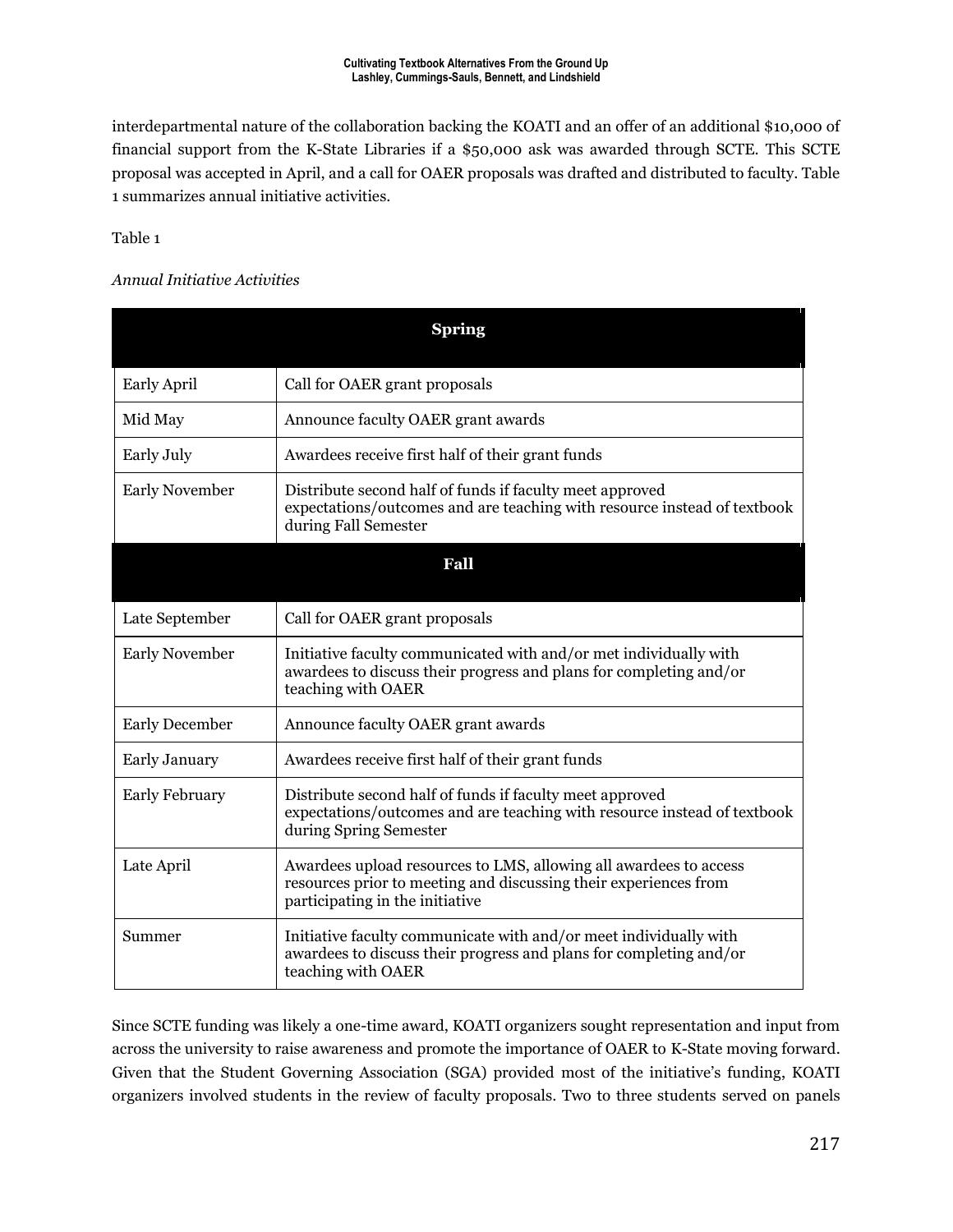during the first two years of funding. In addition to these students, invitations to serve on the evaluation panel were also extended to the staff of the Teaching and Learning Center and to the Office of Vice Provost for Undergraduate Studies. A representative from each served on a panel during the first year. Awards went to 12 out of the 14 applicants, with \$60,000 committed to funding their OAER projects during the first year of the program. All 12 faculty members proved successful in creating, adapting, and/or adopting OAER to use in their courses and received full financial compensation. Resulting OAER took a variety of forms including adapted OpenStax resources, interactive course modules within the K-State learning management system (LMS), instructional videos or website media, and iBooks-based alternative texts.

### **Iterating KOATI**

After the first year, the wording in the 2013 call for SCTE applications had been revised to discourage repeat awards but few alternatives existed through which the initiative might secure funding. The K-State Libraries again pledged \$10,000 in funding and a smaller \$30,000 SCTE application was submitted in December 2013. The more modest proposal was accepted, and the KOATI began implementing the same schedule outlined in Table 1 for the program's second year. In summer 2014, the K-State president and provost requested a meeting with organizers to learn more about the KOATI and expressed interest in supporting and potentially expanding the initiative based on its success and estimated returns on investment. A proposal was developed for central administration by KOATI leaders that described an approach for scaling up the adoption of OAER with the goal being that OAER would replace commercial textbooks in 75% of freshmen and sophomore courses.

Just before the review of OAER applications for Fall 2014, a pair of 2015-2016 student body president and vice president candidates contacted KOATI organizers and were interested in learning more about the program and potentially including it as a part of their collective SGA platform. The candidates served as student representatives on the Fall 2014 evaluation panel and were later elected on a platform that included the KOATI. During the Fall Semester, word circulated that funding for the KOATI would be provided by the central administration, so organizers did not submit an SCTE application. At the same time, two initiative leaders, who were also faculty senators, sought an endorsement from the governing body. Faculty senate approved the endorsement in December 2014, and it was later learned that the president would not have provided funding to the initiative without this endorsement. The resulting \$50,000 received from central administration was in line with the initial award granted under SCTE; however, this new funding source did not honor the additional financing that the committee requested to increase the scale of the initiative. The endorsed proposal is provided in the Appendix.

In addition to the initiative leaders already serving, the panel reviewing OAER proposals was revised in spring 2015 to include a previous awardee, as well as an accessibility specialist. The former was appointed to offer additional perspectives as a member of K-State's OAER community. The latter came about as conversations about accessibility and universal design became more prevalent around the initiative and as specific questions about student accessibility were integrated into OAER applications. The inclusion of a previous awardee and an accessibility specialist thus broadened the understanding of stakes and opportunities at K-State and strategically situated the initiative as complementary to institutional and academic goals.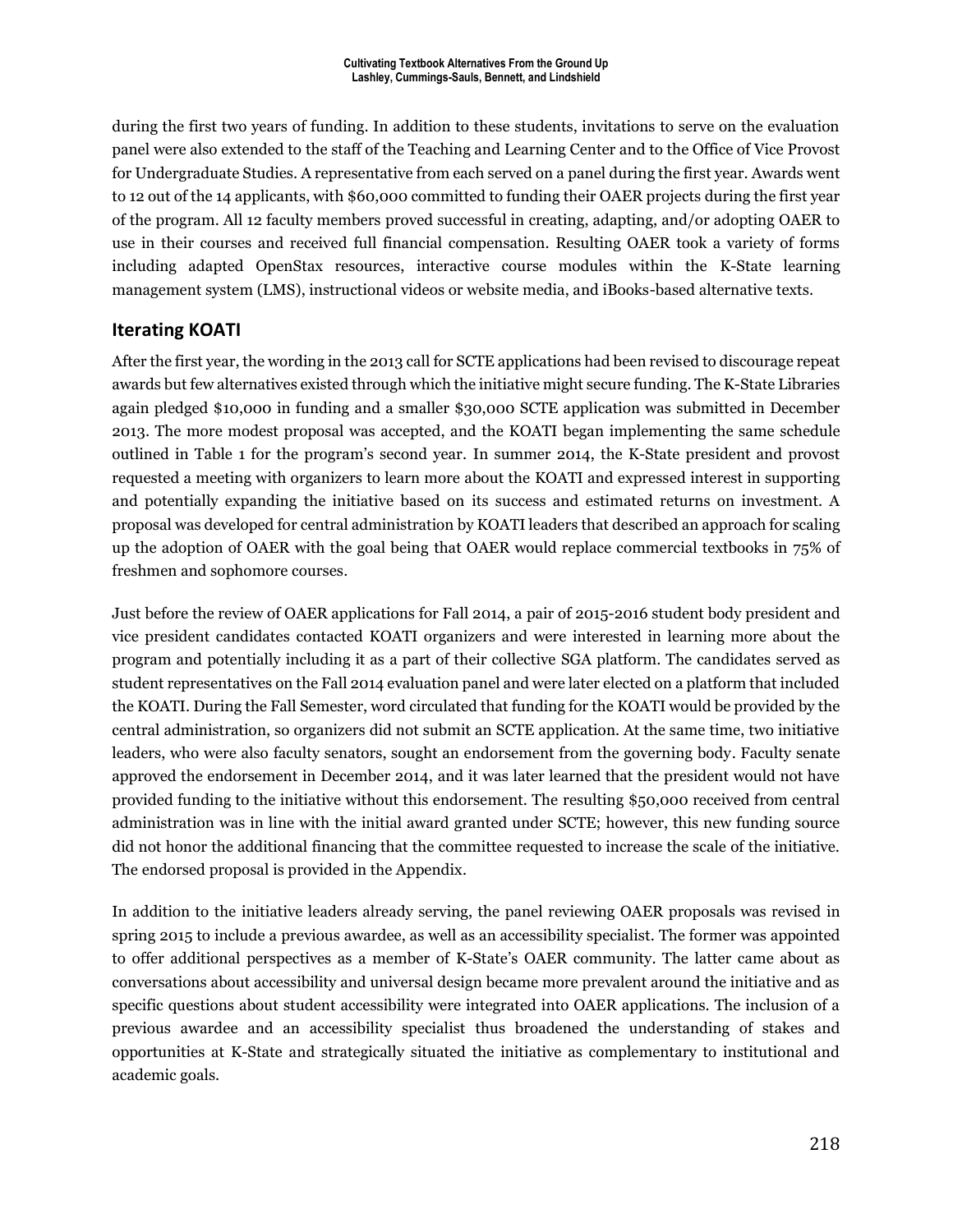Under the urging and support of the student body president and vice president, the K-State Division of Communications and Marketing produced a promotional video (https://www.youtube.com/watch?v=nHjsyW2RJBI) to build awareness of the KOATI. Around this time, the president proposed transitioning the initiative from an institution—to a donor-funded model, and another video was envisioned targeting donors. Although this second video was created, it was never circulated due to a sequence of events, including slow funding model approval, university budget cuts, fewer-than-expected OAER applications (Table 2), and the president's departure during the Spring 2016 Semester. These setbacks along with university community feedback led to discussions within the initiative about the idea of a student course fee—a prospective approach that one member of the initiative had investigated previously (Lindshield & Adhikari, 2013).

Initiative leaders engaged the student body president and vice president about their thoughts on a course fee to help spur greater adoption of OAER and provide a more sustainable and stable funding source for the program. Both student leaders supported the idea, and they arranged a meeting between with KOATI organizers and the president to discuss the prospect. A \$10 per-course fee was proposed during this meeting, of which \$9 would be returned to any academic department offering an OAER course and \$1 invested into the KOATI. In addition to the fee, the initiative was one of three presentation topics at the K-State Foundation Board of Directors Meeting, which includes the university's largest donors. If a combination of donor funds for initial instructor awards could be coupled with a student course fee, the funding structure could allow for a far more sustainable implementation of OAER at a larger scale.

An application for the fee was submitted to the provost shortly before the president announced he was leaving the university. The Tuition Strategies Committee reviewed the proposal, and the request could have also gone before the Board of Regents for approval if the proposed fee were a more typical college or divisional ask. Fees applications only go to the regents if they are expected to generate a certain dollar amount, and year-one estimates for the Open/Alternative Textbook Course (OATC) fee fell well below that threshold. In a meeting with an KOATI leader who had recently been appointed Faculty Senate President, the provost offered official approval to implement the fee in Fall Semester 2016.

# **Outcomes**

During the 2014-2015 and 2015-2016 academic years, an estimated 17,963 students enrolled in courses being taught with OAER and saved approximately \$1.61 million. These totals were calculated using the actual cost of textbooks that were priced below \$100 and capping estimated costs for materials at \$100 when they exceeded that amount, which sets the average cost savings per student per course at \$89.63 from 2014 to 2016. This corrected calculation gives a more conservative estimate of savings that could account for the common price reduction strategies that students employ instead of purchasing a new textbook: renting, buying used, purchasing access codes for e-textbooks, and so on. During the 2015-2016 academic year alone, an estimated 10,941 students enrolled in courses using OAER and found savings around \$921,000.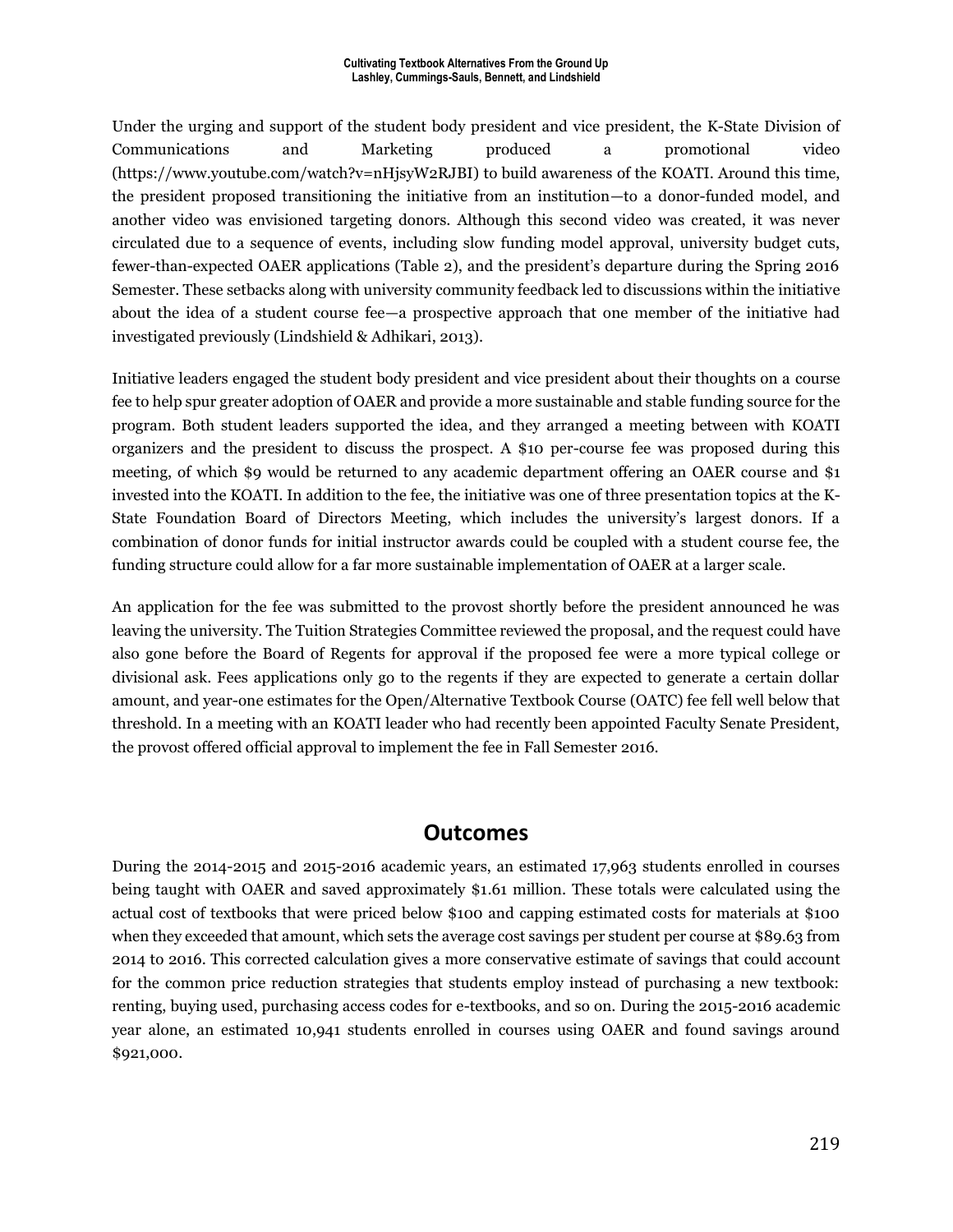Given the university's financial investment in OAER courses was under \$150,000, the annual return on investment was 6 times greater in terms of student savings. Assuming that these courses continue to use OAER as other courses adopt OAER, this rate will only grow over time.

If, from the beginning, a \$10 course fee were imposed on the 17,963 students who paid nothing for OAER in the first few years of the program, \$179,630 worth of funding could have resulted with \$161,667 going back to the academic departments and \$17,963 supporting the KOATI. Rather than save an estimated \$1.6 million, students would have saved a little under \$1.4 million (an 11% difference). While it is still unknown whether the course fee will provide enough financial incentive for departments to replace course textbooks with OAER, a course with 100 enrolled students will generate \$900 for the department every time it offers that course. A significant change here is that funding to develop OAER has transitioned from one-time to recurring due to the student course fee and is likely to incentivize those who administrate high-enrollment and -demand courses.

#### Table 2

| <b>Semester</b>    | # of Applications | # of Awards    | <b>Funds Committed</b> |  |
|--------------------|-------------------|----------------|------------------------|--|
| Spring 13          | 11                | 9              | \$46,060               |  |
| Fall <sub>13</sub> | $\boldsymbol{3}$  | 3              | \$13,940               |  |
| Spring 14          | 11                | 7              | \$31,250               |  |
| Fall 14            | 9                 | 6              | \$27,000               |  |
| Spring 15          | 11                | 7              | \$31,750               |  |
| Fall 15            | 5                 | $\overline{4}$ | \$18,000               |  |
| Spring 16          | 4                 | $\overline{4}$ | \$15,500               |  |
| <b>Totals</b>      | 54                | 40             | \$183,500              |  |

*Number of Applications, Awards, and Funds Committed During the 3.5 Years of the Initiative*

The decline in faculty applications to KOATI over time (Table 2) might indicate that those instructors who were most ready to make a change had applied and received funding early in the initiative's life. Departmental support and responsibilities may also have weighed in on an individual's ability to participate, however. Because the student course fee will likely increase buy-in from departments, especially those offering courses frequently and/or with high enrollments, instructors may find more encouragement and resources from departmental leadership. With 90% of the revenue from the fee going to the department that offers an OATC, there is a strong incentive for a department to support its faculty in moving from commercial texts to OAER when the same set of course materials are often used by more than one instructor and decisions about which course materials are required often reside with the greater department. As the members of academic departments find support in the reliable resources and funding provided by the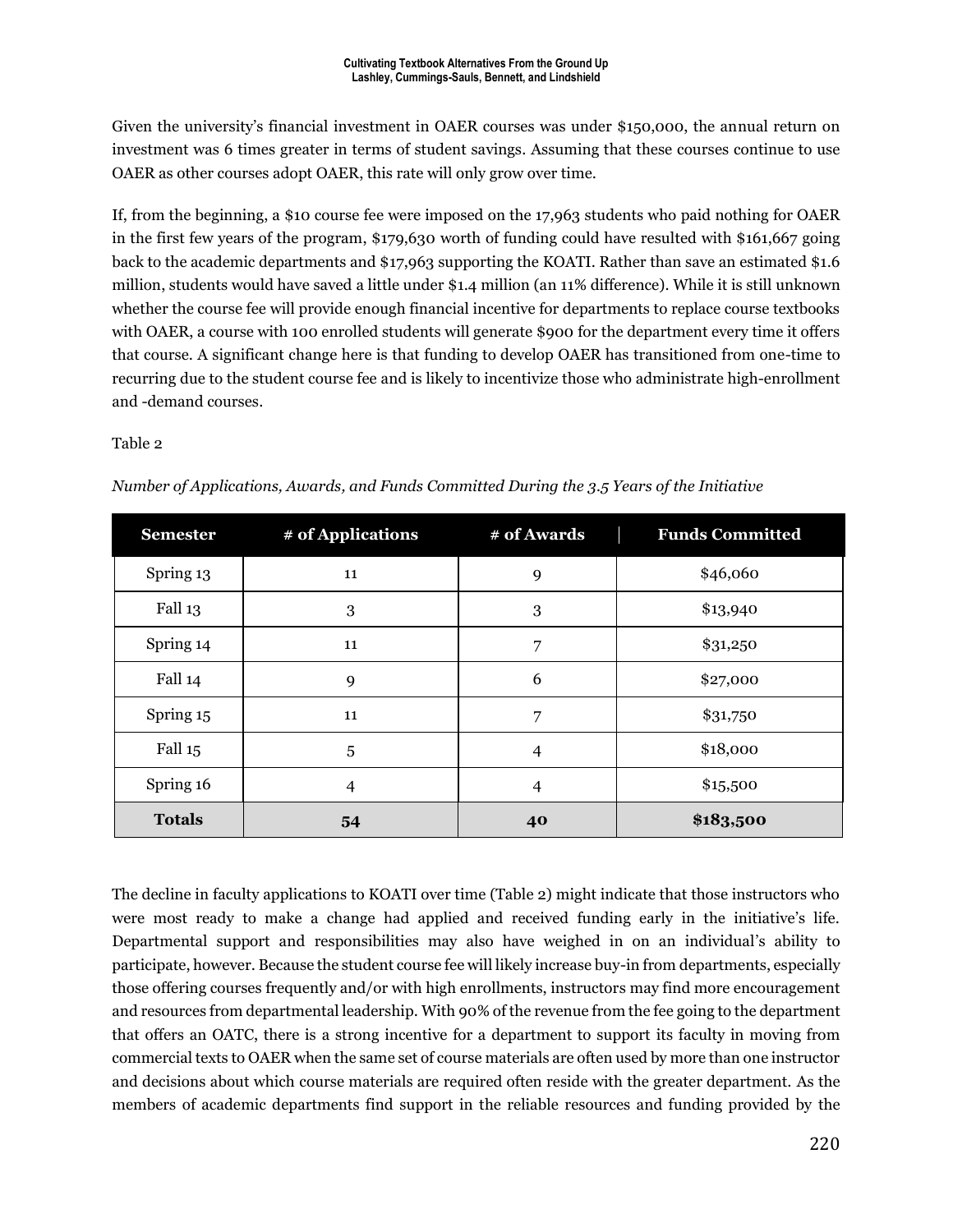KOATI, the sustainability of the K-State model is assured through growth in faculty participation and public awareness: the more students know about OAER, the more like they are to enroll in an OATC.

One measure to increase awareness among students has already been implemented in the form of interactive icons that distinguish a course with commercial texts from an OATC in the course catalog and online registration systems. The gray textbook icon (Figure 1) is hyperlinked to a bookstore web page that provides information about the course materials that are recommended and/or required for purchase. The purple OAER icon (Figure 1) exists as a counterpart to the traditional textbook icon and links to a page on the KOATI website that provides information about why a textbook purchase is not required for the course as well as pertinent details about the OATC fee. In addition to increasing the visibility of OAER for K-State students, this communication measure was developed as a response to student questions and concerns to instructors about there not being a required textbook to purchase in OAER courses. Simply, textbooks and other commercial course materials are so ingrained in popular conceptions of college life that students continue to express doubt in the face of an institutionalized implementation of low- and no-cost alternatives. The outcome associated with these icons—breaking down cultural barriers through public awareness campaigns—may be less conventional than considerations of the savings brought forth by typical textbook replacement initiatives, but it seems a valuable one nonetheless.



*Figure 1.* Regular Book Icon (left) and Open/Alternative Textbook Icon (right).

### **The Outcomes of "O" in KOATI**

Some may wonder just how open an initiative is when it endorses OER and varyingly closed, alternative resources. Awardees whose resources were not technically OER, or were in active development, were contacted in November 2016 to determine two things: their interest in making their resources open and view on openness in general. Table 3 summarizes the different types of resources that have been funded so far. Despite KOATI's support of open and non-open textbook alternatives alike, OER are the most common type of resource being utilized. One faculty member who has received two awards that resulted in the two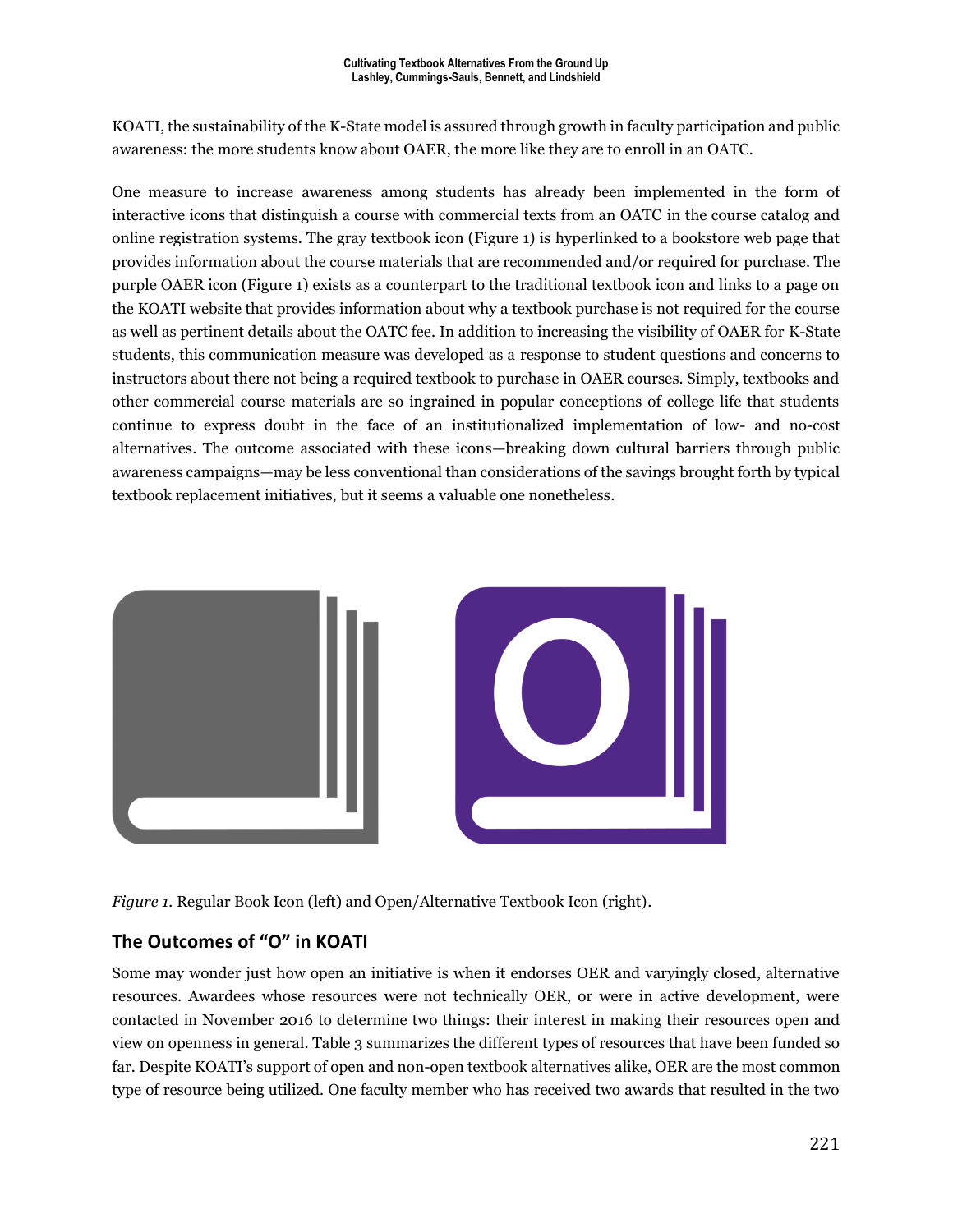publicly available website resources has expressed interest in making the websites' content open through a Creative Commons licenses rather than copyrighted. Six of the 11 awardees who have authored document resources indicated that they were in the process of making them open or interested in making them open. One awardee did not think their resources were ready to be made open yet, while two others noted that their resources could not be made open because they contained copyrighted content. Among those with iBook resources, one awardee, who has received two awards, expressed interest in moving them to a different platform in order to make them open. The other iBook author indicated a preference to focus on K-State students rather than making it open. The LMS module resources typically use copyrighted resources and thus are not openly available. For instance, one OAER has used library resources heavily in order to access library-subscribed music licenses.

Table 3

#### *Number (Percentage) of OAER Category*

| <b>OER</b> | <b>Documents</b> | Under<br><b>Development</b> | iBook     | LMS<br><b>Modules</b> | Website |
|------------|------------------|-----------------------------|-----------|-----------------------|---------|
| 13(32.5%)  | 11(27.5%)        | 6(15%)                      | $4(10\%)$ | $4(10\%)$             | 2(5%)   |

To answer the question posed at the beginning of this section, a majority of the resources are OER (32.5%), publicly available (5%), and being made open or their authors are exploring the idea (17.5%). It is important to note that many of the resources in development (15%) will also be OER eventually. The time needed for faculty to reach a point where they are comfortable making resources open is not something that should be discounted or overlooked. Also, time and encouragement were needed for faculty to understand the value in making resources open. Some awardees that expressed new interest in making their resources open are those who did not regard it as a priority or would not have considered the pursuit when they received their award.

### **Early Outcomes of Fee Implementation**

For the first year of fee implementation, the decision was made to focus on courses and instructors that had previously received an award from or were involved in the initiative. Courses that used an approved OAER and did not require other course materials to be purchased by students were fee-eligible. Using this criterion, \$43,110 was assessed to students in 19 Fall 2016 courses. In October 2016, fee funds were disbursed to departments teaching the courses. Nine awardees (excluding one awardee who stopped using the resource after one year, another awardee who left the university, and another who passed away), whose courses were not fee-eligible for the fall, were contacted about their Spring Semester plans. One awardee removed a required supplementary physical published book that the awardee had written and another faculty member, whose teaching assignment had changed to a different course, planned to modify and revise the alternative document for the new course to make it fee-eligible. Such activities are significant in reducing student expenses.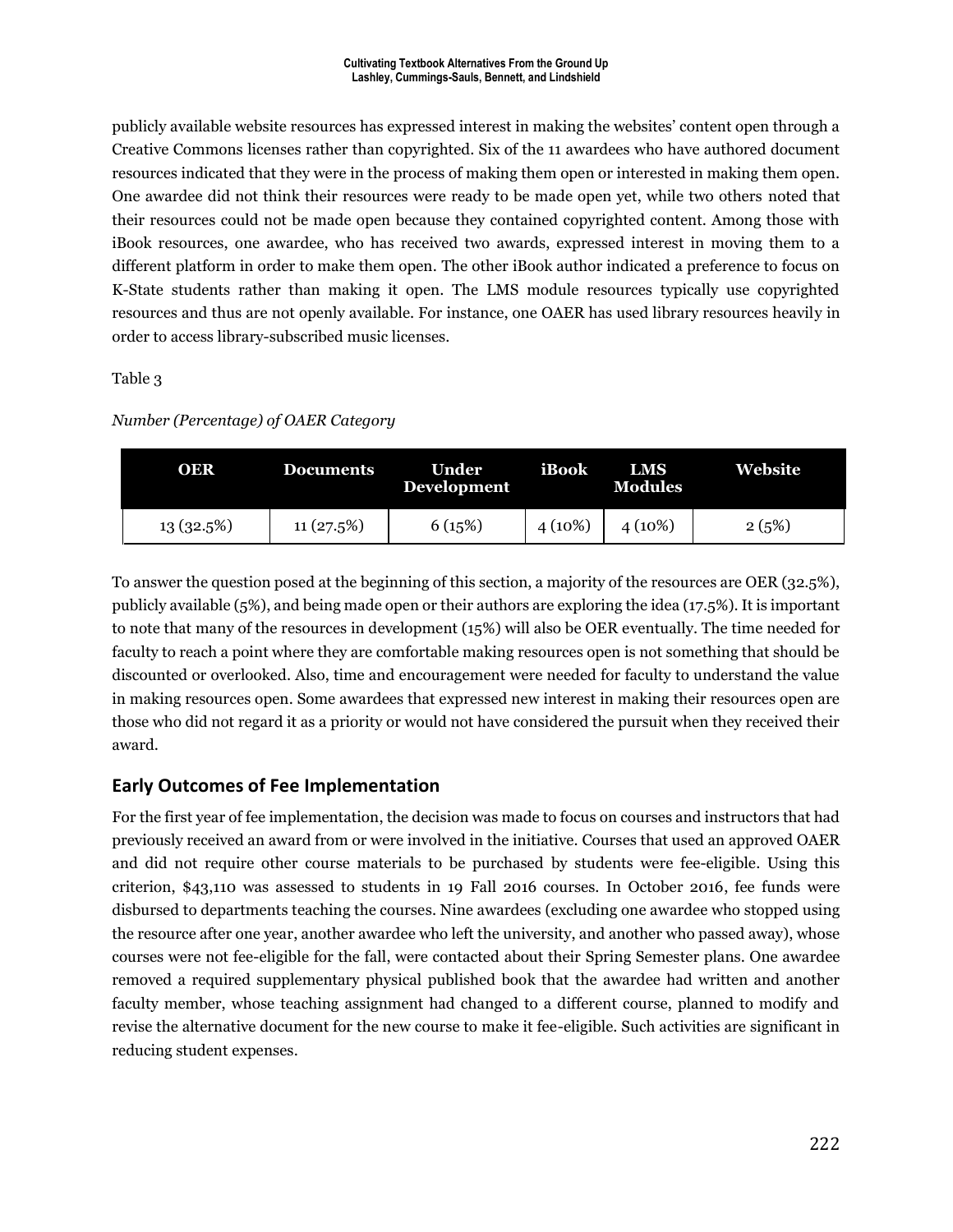The first application deadline after the fee was announced to campus was in November 2016, the initiative has since received 14 KOATI award and 19 fee applications (36 total applications). The fee applications are for OAER that are already being used and could make a course fee-eligible. It is worth noting that 17 of the fee applications were from one college where the dean has actively encouraged department heads and faculty to embrace the opportunity and submit award and fee applications. While most of the fee applications have been for alternative resources that are LMS modules, it may be that interest in making these open will arise over time as it has for other awardees who have employed like resources. Based on this college, targeting college administrator meetings that include department heads, deans, and associate deans as a means to get the message out about and gain support for KOATI might be an effective approach. In addition, having one college "buy in" may assist in marketing them as a model for other colleges to emulate.

# **Recommendations and Conclusions about OAER**

K-State's model for replacing commercial textbooks with OAER at a low cost is one that inevitably complements the culture its institution. What began as a small, interdepartmental effort to adopt, adapt, and promote OAER across disciplinary lines for the betterment of students has since instigated a growing awareness and broad buy-in from university leadership—from student government to central administration—and resulted in the approval of a sustainable funding structure for the initiative. For public, four-year universities many common hurdles may exist when implementing OER adoption at the institutional level. By keeping barriers of participation low, offering consistent support of faculty creation and sharing, providing ample opportunities to collaborate and network across departmental lines, and promoting and rewarding the efforts of individuals as part of a broader community, the authors of this note find K-State's sustainability to be directly tied to its success in facilitating participatory cultures.

Through strategic partnering, not only does the K-State model show that faculty, staff, and students may start enacting change without the involvement of upper administration, it positions doing so as the most expedient means of launching an initiative and gathering data. When an experimental university-wide initiative develops independently of central leadership, the lower stakes minimize impact to the greater institution in the event of a failure, and the lack of institutional oversight allows for a greater degree of trial and error to occur when fashioning the goals and practices that necessarily undergird a sustainable movement. All activities associated with an initiative like the one at K-State require time and resource investments for which an individual or group might more commonly receive some sort of compensation. Whether individuals are organizing, reviewing, contributing, or maintaining the proliferation of OER and OAER at a university, varying degrees of volunteerism must be garnered. Simply, there would be no scalable way for all those involved with the development, modification, and distribution of OAER to break even on their investments. Comprehending this potential limitation, however, K-State was able to find more immediate scale and impact by instituting low-cost OAER instead of uncompromisingly pursuing OER.

As a means of iteratively garnering faculty knowledge of and interest in OER, OAER seem like a significant step forward. It is difficult to dispute that sheer openness is an ideal quality for educational resources to harbor in an age of high-priced textbooks. Not-necessarily-open textbook alternatives, however, may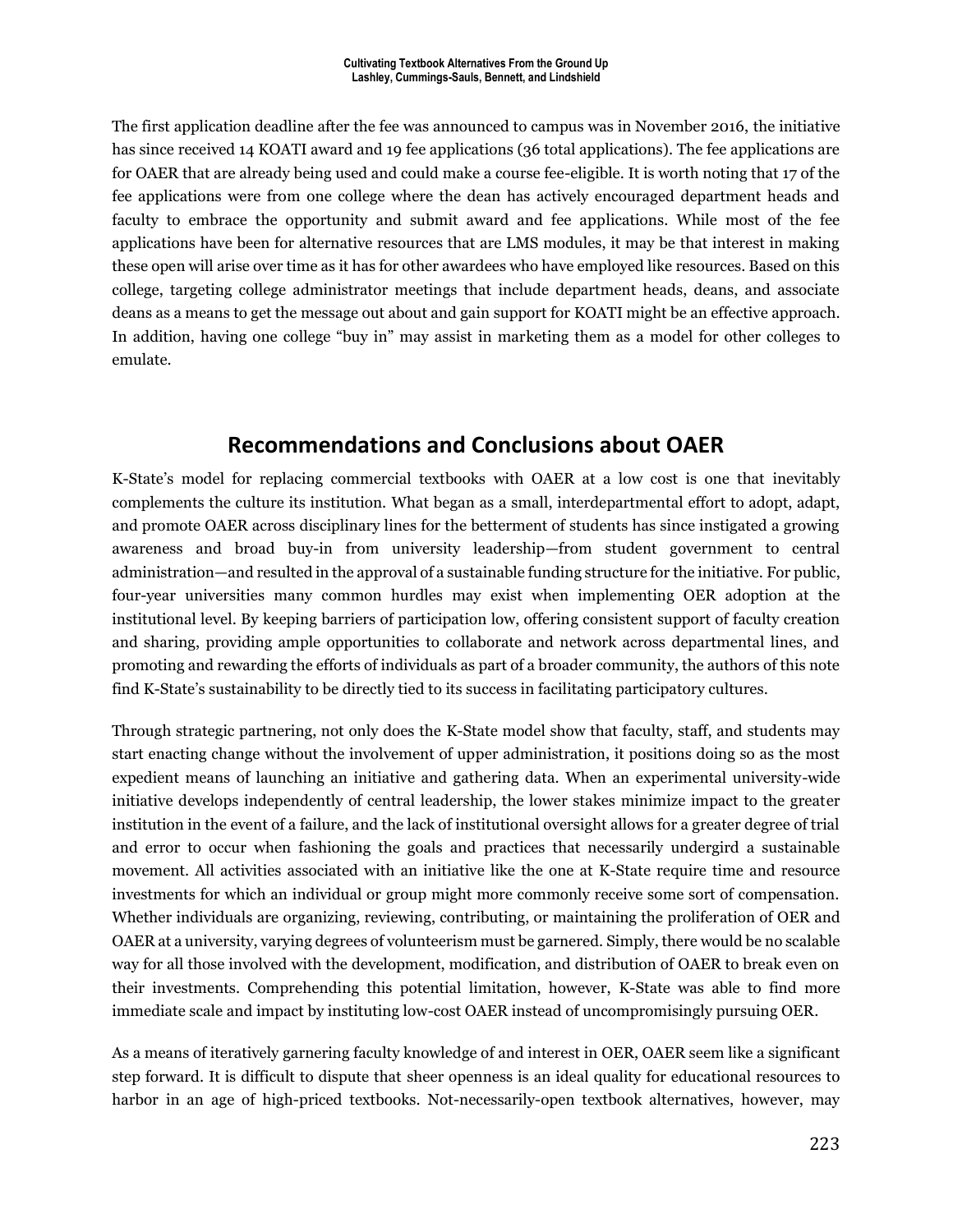facilitate arguably greater immediate adoption from any instructor because s/he is capable of both leveraging paid-for university, and copyrighted resources when developing content and devoting more time and attention to designing materials around their students' needs. For these reasons, initiatives that start with a push for low-cost yet innovative alternative resources, in particular, may meaningfully prompt a general interest in OER. As the OATI matures and awareness of OER grows at K-State, it seems reasonable to assume that course materials will become increasingly open as the alteration and sharing of educational resources continues to circulate culturally.

# References

- Allen, I. E., & Seaman, J. (2016). *Opening the Textbook: Educational resources in US higher education, 2015–16*. Babson Survey Research Group. Retrieved from <http://www.onlinelearningsurvey.com/reports/openingthetextbook2016.pdf>
- Andrade, A., Ehlers, U.D., Caine, A., Carneiro, R., Conole, G., Kairamo, A.K. . . . Holmberg, C. (2011). Beyond OER: Shifting focus from resources to practices. Retrieved from <https://oerknowledgecloud.org/sites/oerknowledgecloud.org/files/OPAL2011.pdf>
- Bliss, T., Hilton, J., III, Wiley, D., & Thanos, K. (2013). The cost and quality of online open textbooks: Perceptions of community college faculty and students. *First Monday, 18*(1). doi:http://dx.doi.org/10.5210/fm.v18i1.3972
- Buczynski, J. A. (2007). Faculty begin to replace textbooks with "freely" accessible online resources. *Internet Reference Services Quarterly*, *11*(4), 169-179. doi: http://dx.doi.org/10.1300/j136v11n04\_11
- Bureau of Labor and Statistics. (2016, August 30). College tuition and fees increase 63 percent since January 2006 [Web blog]. *The Economics Daily.* Retrieved from [http://www.bls.gov/opub/ted/2016/college-tuition-and-fees-increase-63-percent-since-january-](http://www.bls.gov/opub/ted/2016/college-tuition-and-fees-increase-63-percent-since-january-2006.htm)[2006.htm](http://www.bls.gov/opub/ted/2016/college-tuition-and-fees-increase-63-percent-since-january-2006.htm)
- Delimont, N., Turtle, E., Bennett, A., Adhikari, K., & Lindshield, B. (2016). University students and faculty have positive perceptions of open/ alternative resources and their utilization in a textbook replacement initiative. *Research In Learning Technology, 24*. doi:http://dx.doi.org/10.3402/rlt.v24.29920
- Downes, S. (2007). Models for sustainable open educational resources. *The Interdisciplinary Journal of Knowledge and Learning Objects, 3*, 29-44. Retrieved from <http://www.ijello.org/Volume3/IJKLOv3p029-044Downes.pdf>
- Everard, A., & Pierre, K. S. (2014). A case for student adoption of open textbooks. *Journal of the Academy of Business Education*, *15*, 66-76. Retrieved from <http://connection.ebscohost.com/c/articles/101788630/case-student-adoption-open-textbooks>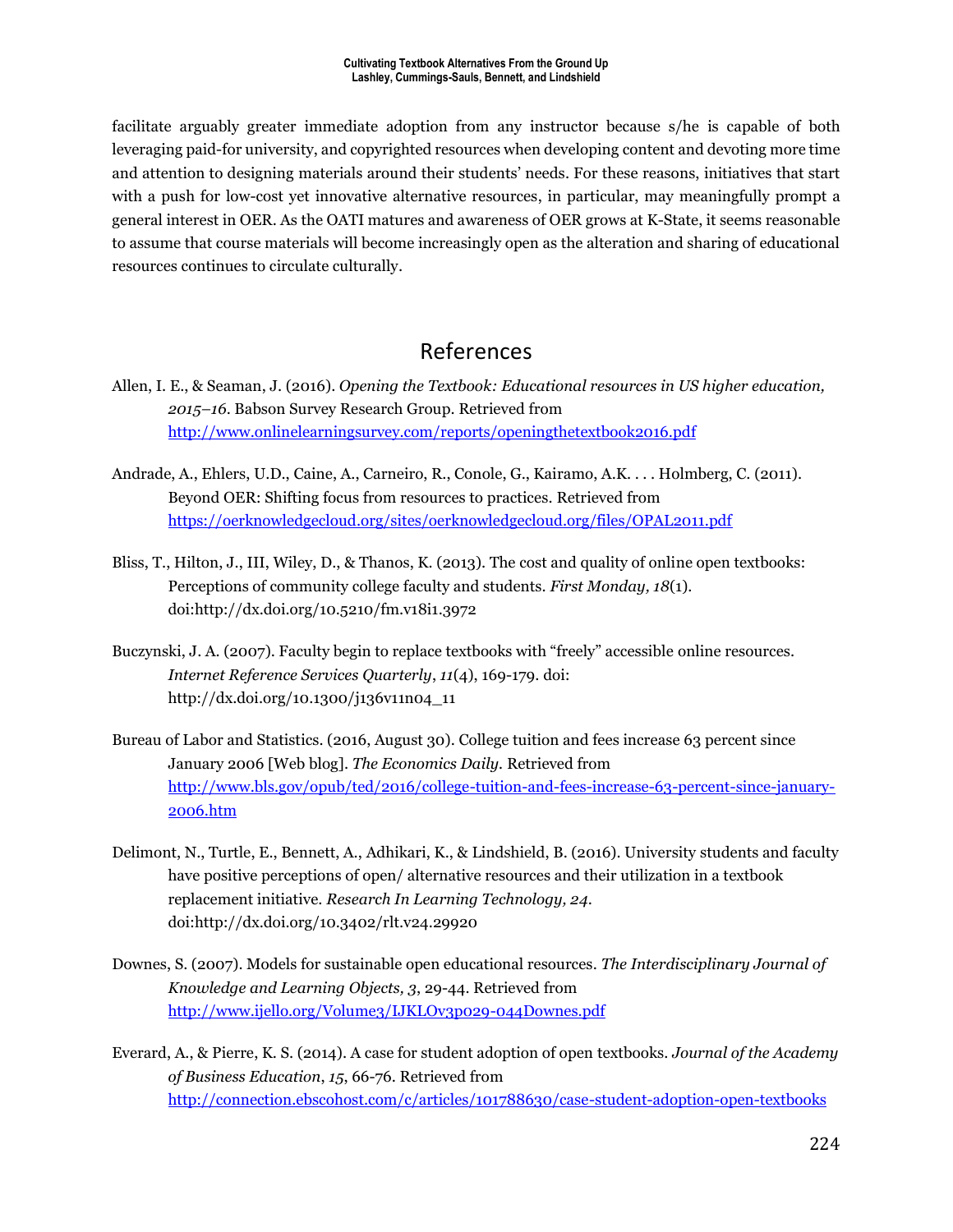- Friesen, N. (2009). Open educational resources: New possibilities for change and sustainability. *The International Review of Research in Open and Distributed Learning, 10*(5). Retrieved from <http://www.irrodl.org/index.php/irrodl/article/view/664/1388>
- Hilton III, J. L., Lutz, N., & Wiley, D. (2012). Examining the reuse of open textbooks. *The International Review of Research in Open and Distributed Learning*, *13*(2), 45-58. Retrieved from <http://www.irrodl.org/index.php/irrodl/article/view/1137>
- Hilton III, J. L., Robinson, T. J., Wiley, D., & Ackerman, J. D. (2014). Cost-savings achieved in two semesters through the adoption of open educational resources. *The International Review of Research in Open and Distributed Learning*, *15*(2). Retrieved from <http://www.irrodl.org/index.php/irrodl/article/view/1700/2833>
- Hilton III, J.L., & Wiley, D. (2010). A sustainable future for open textbooks? The Flat World Knowledge story. *First Monday*, *15*(8). Retrieved from <http://www.uic.edu/htbin/cgiwrap/bin/ojs/index.php/fm/article/view/2800/2578>
- Hilton III, J., & Wiley, D. (2011). Open access textbooks and financial sustainability: A case study on Flat World Knowledge. *The International Review Of Research In Open And Distributed Learning, 12*(5), 18-26. doi: http://dx.doi.org/10.19173/irrodl.v12i5.960
- Howard, J. (2012, November 3). Flat world knowledge to drop free access to textbooks. Retrieved September 4, 2016, from: [http://www.chronicle.com/blogs/wiredcampus/flat-world-knowledge](http://www.chronicle.com/blogs/wiredcampus/flat-world-knowledge-to-drop-free-access-to-textbooks/40780?utm_source=feedburner&utm_medium=feed&utm_campaign=Feed%253%20A+chronicle%2Fwiredcampus+(The+Chronicle%3A+Wired+Campus))[to-drop-free-access-to](http://www.chronicle.com/blogs/wiredcampus/flat-world-knowledge-to-drop-free-access-to-textbooks/40780?utm_source=feedburner&utm_medium=feed&utm_campaign=Feed%253%20A+chronicle%2Fwiredcampus+(The+Chronicle%3A+Wired+Campus))[textbooks/40780?utm\\_source=feedburner&utm\\_medium=feed&utm\\_campaign=Feed%3](http://www.chronicle.com/blogs/wiredcampus/flat-world-knowledge-to-drop-free-access-to-textbooks/40780?utm_source=feedburner&utm_medium=feed&utm_campaign=Feed%253%20A+chronicle%2Fwiredcampus+(The+Chronicle%3A+Wired+Campus))  [A+chronicle%2Fwiredcampus+\(The+Chronicle%3A+Wired+Campus\)](http://www.chronicle.com/blogs/wiredcampus/flat-world-knowledge-to-drop-free-access-to-textbooks/40780?utm_source=feedburner&utm_medium=feed&utm_campaign=Feed%253%20A+chronicle%2Fwiredcampus+(The+Chronicle%3A+Wired+Campus))
- Jenkins, H., Purushotma, R., Clinton, K., Weigel, M., & Robinson, A. J. (2006). *Confronting the challenges of participatory culture: Media education for the 21st century*. Chicago: The MacArthur Foundation. Retrieved from [http://www.newmedialiteracies.org/wp](http://www.newmedialiteracies.org/wp-content/uploads/pdfs/NMLWhitePaper.pdf)[content/uploads/pdfs/NMLWhitePaper.pdf](http://www.newmedialiteracies.org/wp-content/uploads/pdfs/NMLWhitePaper.pdf)
- Lederman, D. (2012, November 5). Fleeing from 'free' [Web blog]. Retrieved from [https://www.insidehighered.com/news/2012/11/05/flat-worlds-shift-gears-and-what-it-means](https://www.insidehighered.com/news/2012/11/05/flat-worlds-shift-gears-and-what-it-means-open-textbook-publishing)[open-textbook-publishing](https://www.insidehighered.com/news/2012/11/05/flat-worlds-shift-gears-and-what-it-means-open-textbook-publishing)
- Lindshield, B.L. & Adhikari, K. (2013). Campus and online U.S. college students' attitudes toward an open educational resource course fee. *International Journal of Higher Education, 2*(4), 42-51. 2013. doi:10.5430/ijhe.v2n4p42
- McKerlich, R., Ives, C., & McGreal, R. (2013). Measuring use and creation of open educational resources in higher education. *International Review of Research in Open and Distance Learning, 14*(4), 90-102. Retrieved fro[m http://www.irrodl.org/index.php/irrodl/article/view/1573](http://www.irrodl.org/index.php/irrodl/article/view/1573)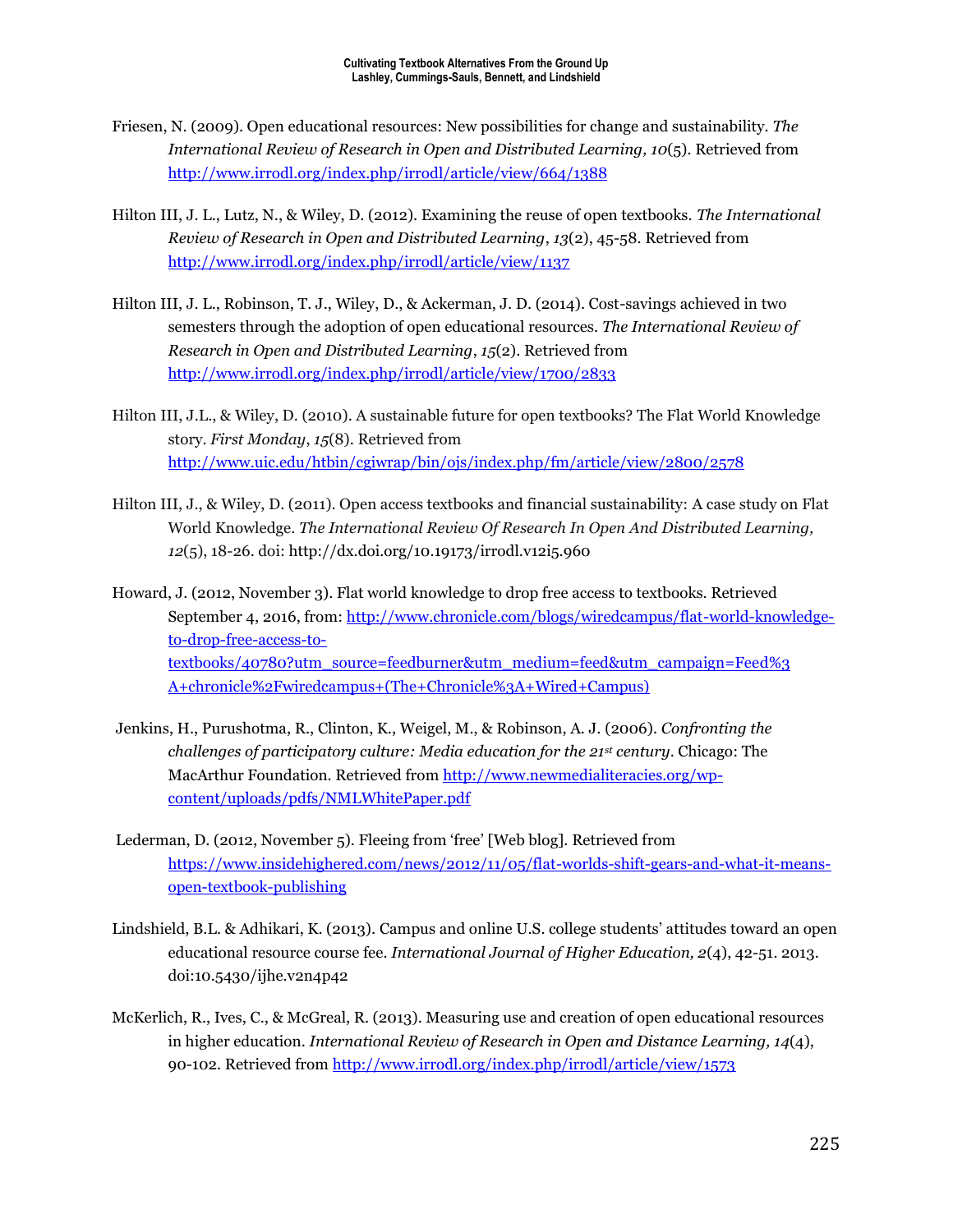- Paulsen, M. B., & St. John, E. P. (2002). Social class and college costs: Examining the financial nexus between college choice and persistence. *The Journal of Higher Education*, *73*(2), 189-236. doi:http://dx.doi.org/10.1353/jhe.2002.0023
- Provasnik, S., & Planty, M. (2008). Community colleges: Special supplement to the condition of education 2008. Statistical Analysis Report. NCES 2008-033.
- *National Center for Education Statistics*. Retrieved from <http://nces.ed.gov/pubsearch/pubsinfo.asp?pubid=2008033>
- Student Governing Association. (n.d.). SGA documents. *Kansas State University.* Retrieved from <http://www.k-state.edu/sga/documents/>
- UNESCO. (2002). *Forum on the impact of open courseware for higher education in developing countries: Final report.* Retrieved from <http://unesdoc.unesco.org/images/0012/001285/128515e.pdf>
- Wiley, D.A. (2000). Connecting learning objects to instructional design theory: A definition, a metaphor, and a taxonomy. In D.A. Wiley (Ed.), *The instructional use of learning objects: Online version*. Retrieved from<http://reusability.org/read/chapters/wiley.doc>
- Wiley, D., Bliss, T. J., & McEwen, M. (2014). Open educational resources: A review of the literature. In J.M. Spector, M.D. Merrill, J. Elen, & M.J. Bishop (Eds.), *Handbook of research on educational communications and technology* (pp. 781—789). New York: Springer. Doi:http://dx.doi.org/10.1007/978-1-4614-3185-5\_63
- William and Flora Hewlett Foundation. (2013). *Open educational resources:Breaking the lockbox on education* [White paper]. Retrieved from [http://www.hewlett.org/wp](http://www.hewlett.org/wp-content/uploads/2016/08/OER%20White%20Paper%20Nov%2022%202013%20Final_0.pdf)[content/uploads/2016/08/OER%20White%20Paper%20Nov%2022%202013%20Final\\_0.pdf](http://www.hewlett.org/wp-content/uploads/2016/08/OER%20White%20Paper%20Nov%2022%202013%20Final_0.pdf)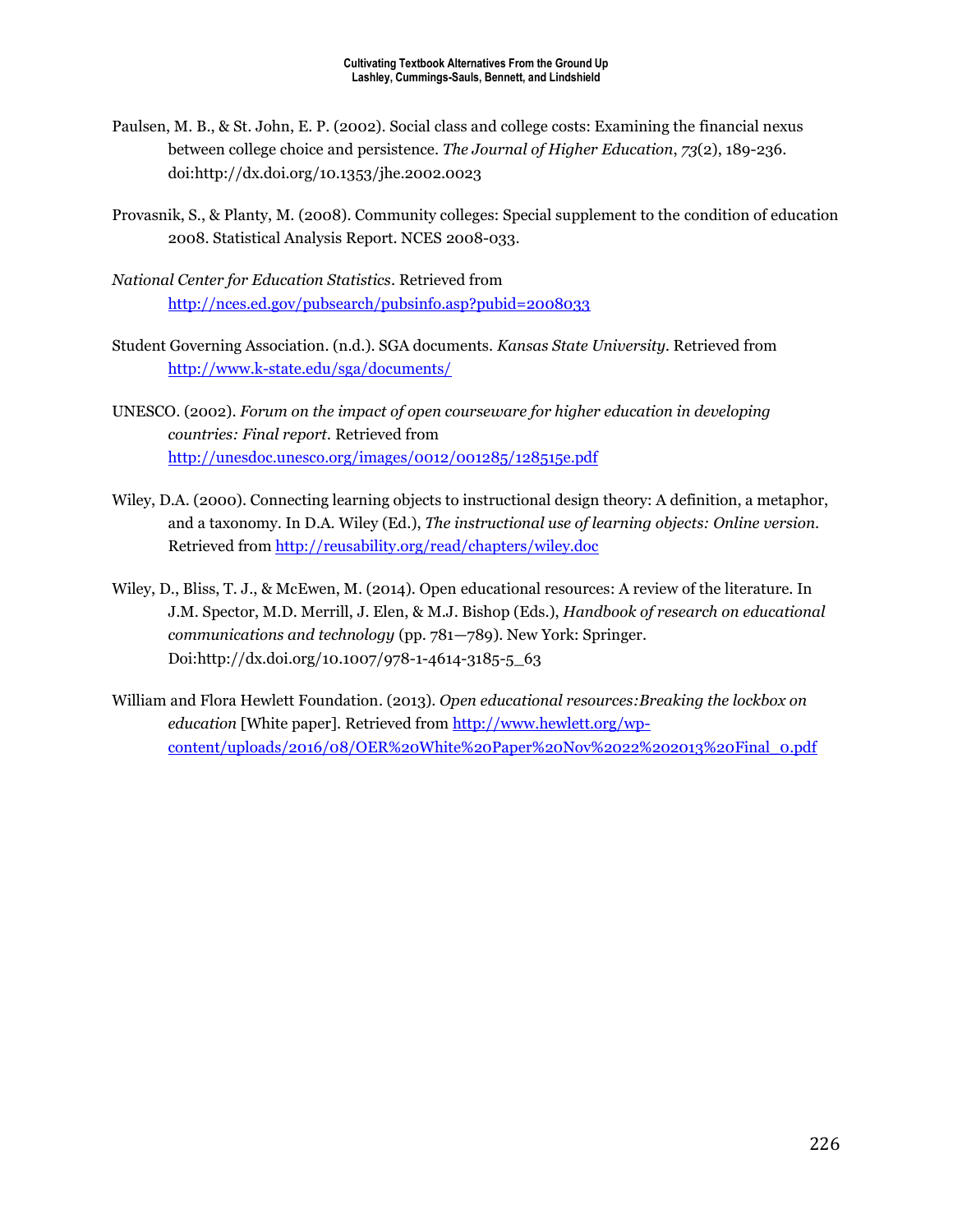# Appendix

### **Open/Alternative Textbook Proposal**

#### **Overview**

*The College Board estimates that an average student spends over \$1000 per year on textbooks. With over 19,000 undergraduates, that would be a total of around \$20 million per year spent by our students on textbooks. By moving away from purchased textbooks, we can recover part of this money, reducing costs to our students while increasing funds available to meet the goals of K-State 2025.* 

With support from the student government and K-State Libraries, we have run the Open/Alternative Textbook program for the past two years. This program has provided grants, typically of around \$5000, to faculty who wish to convert their class to use free materials. This has involved everything from updating a syllabus to use existing online materials in place of a purchased textbook, designing supplemental materials to adapt existing online materials to the needs of a specific course, developing a completely new online text, or moving from a textbook entirely to using video or other modern resources. The program has been very successful in saving students significant amounts of money on textbooks in the affected classes, with \$96,000 in one-time awards leading to *annual* savings in the range of \$800,000 to \$1 million. Furthermore, initial results are that using materials that are more precisely aligned with the course leads to increased student use and increased student learning. This is a successful program and should be rapidly expanded. There are several issues that can and should be addressed in this expansion.

- We have only been able to address about 20 classes over three semesters of funding. While we have targeted primarily large-enrollment classes, the amount of total funding needs to be significantly increased for students to know most of their (at least low-level) classes will not require costly textbooks.
- Because funding from the student government comes at inconvenient times, our advertising of the availability of funds has been limited to a short window. While conversations with faculty show many are interested in moving to a more affordable model for textbooks, they need to have time to think through the issues and plan before submitting a proposal, which is not possible given the current funding window.
- Right now we only need to fund new developments. But just as textbooks come out with new editions every 4 years or so, running a course with an open/alternative textbook requires maintenance. In a few years we will need to be funding proposals for updating materials as required due to changes in course content and technology.

### **Proposed Plan of Action**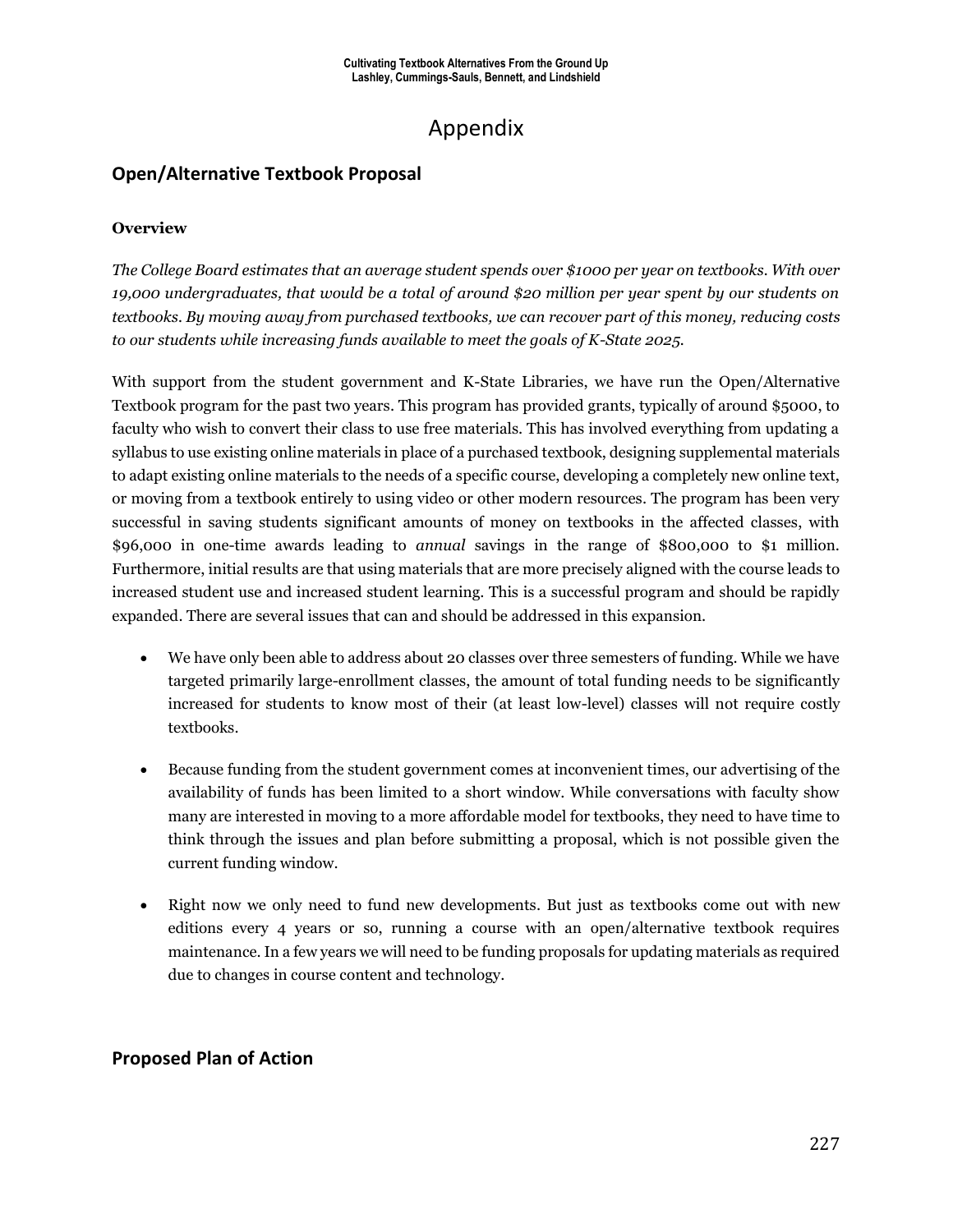- 1. **Funding for the Open/Alternative Textbook Initiative should become a responsibility of central administration, rather than depending on grants from student government.** With guaranteed funding, a grant process could be advertised and run on a set schedule, improving faculty response. While the office of the vice provost for undergraduate studies seems a likely home for the initiative, the details of administration can be worked out later.
- 2. **Grant funding should increase from the current average of \$36,000 per semester to \$80,000 per semester by spring 15, and then to \$160,000 per semester in FY 16 and \$240,000 per semester in FY 17**. This will provide adequate amounts for about 120 courses to change, figuring roughly one summer month of pay per course. For FY 18 it will be reasonable to look at providing maintenance grants in addition to funding new developments. That seems a reasonable time to look at progress and decide on what levels of future funding are appropriate.
- 3. **Workshops and professional development opportunities to support changing to open/alternative textbooks should be created, including paid mentoring.** Faculty are more likely to think of changing to open/alternative textbooks when they can see successful models. Now that we have a cadre of early adopters who have built or adapted materials for their own classes, we should leverage their experience to help other faculty who are interested in making changes but aren't sure where to begin or how much work it will be. In addition to funding the workshops, we should also be funding faculty who have completed projects to serve as mentors to less experienced faculty beginning the process. An initial stipend of \$1000 per project seems reasonable.
- 4. **The university should openly move toward a goal of significantly reducing studentpurchased textbooks.** To be truly successful, we need to move from saving students money in selected courses, as worthwhile as that is, to allowing students and their families to know they can budget significantly less for books. This requires that we move from a case where open/alternative textbooks are a possibility to where they are the norm. This requires that the campus have a conversation about the issue. The administration and faculty senate can work together to spark such a conversation and eventually adopt such a goal.
- 5. **Donor funding should be sought to support Open/Alternative Textbook Initiative**. Significant donor support should be found for the goal of replacing purchased textbooks, particularly in the current climate when college and textbook costs are featured in the news. Donors like to donate money that directly affects students. Our experience shows that money donated toward replacing textbooks pays off in student savings in large multiples. In addition, we can provide donor recognition in the online materials.

### **Budget**

**The budget will scale up to be on the order of \$400,000 by fiscal 2017.** This includes \$300,000 in direct grants for FY 17. If every proposal has a paid mentor, that would add an additional \$60-70,000,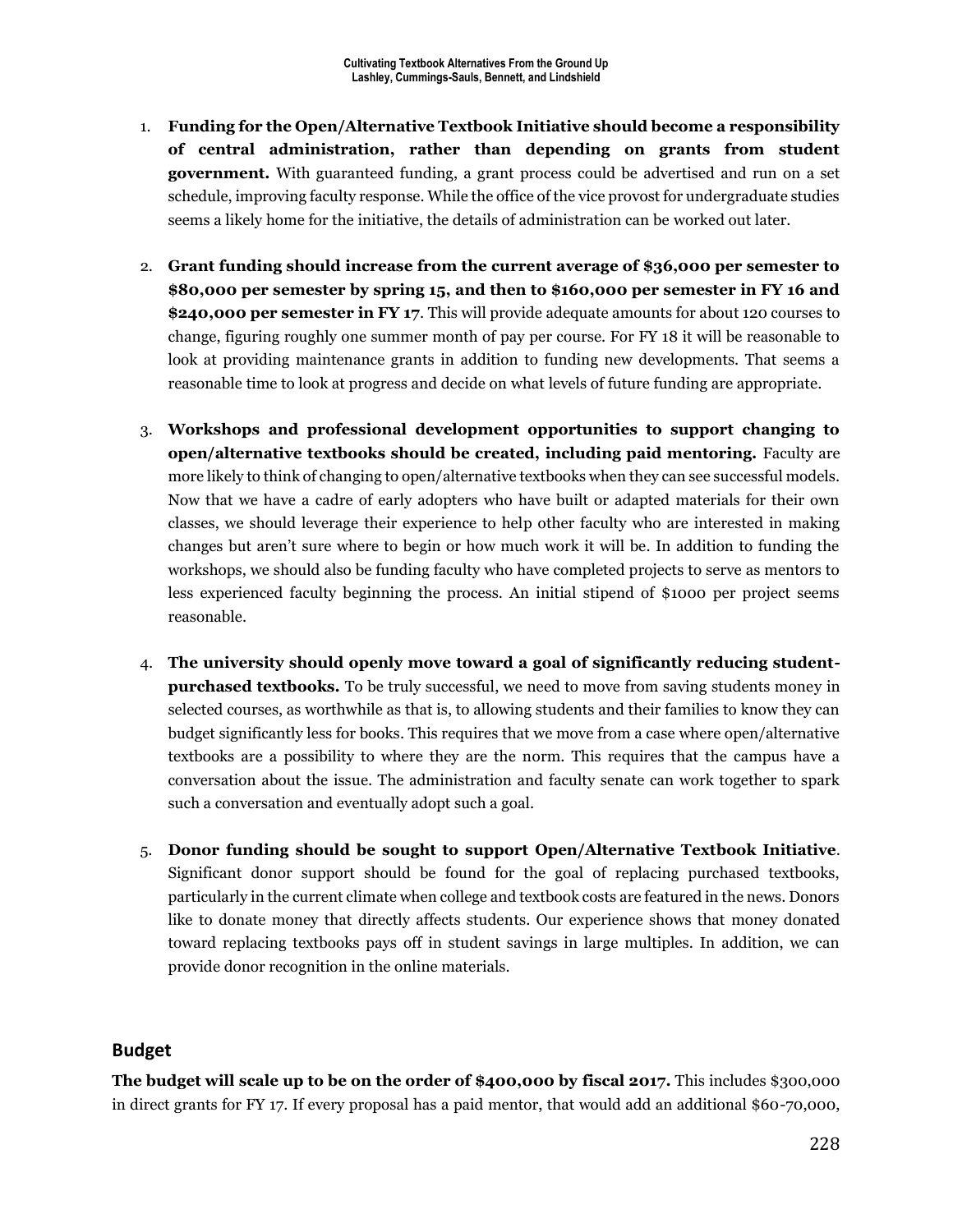but of course not every project is likely to need or want a mentor. An additional amount needs to be provided for running workshops and other professional development opportunities, leading to the rough estimate of \$400,000 per year. The plan calls for the budget to scale up over time so we will not reach that level immediately. Given that the current pilot program is already saving students on the order of \$800,000 to \$1 million a year, this seems a reasonable investment, particularly if some funding can be raised from donations.

#### **Outcomes**

#### *Primary Outcome*

 **By Fall 2018, over 75% of student credit hours in the first year of college will not require purchasing a textbook.** There are approximated 200 lower-level classes that use a textbook currently on campus. While some faculty will not change, others have already switched to open/alternative materials. Targeting the larger classes, we will need about 75-100 classes to switch to meet this goal. This is a stretch, but with both improved funding and increased campus acceptance of the need to consider open/alternative textbooks, it seems possible. We will of course also try to encourage and support faculty in higher-level classes in using open/alternative textbooks as appropriate.

#### *Secondary Outcomes*

- **K-State will become more affordable**. By decreasing the overall amount students pay, we will become more affordable for both in-state and out-of-state students. Since financial issues are the primary barrier to student enrollment and are one of the two main issues in retention, this should directly improve our enrollment management efforts, our freshman-sophomore retention rate, and our six-year graduation rate.
- **K-State students will learn more.** Giving faculty a month of summer support to adapt or develop course materials will improve the learning experience for students. Open/Alternative materials offer the ability to more closely integrate the materials and the course than a prepackaged textbook. They also can be updated much more quickly and easily to adapt to changing situations. Students learning will improve with the appropriate use of these materials.
- **We will become part of the national conversation about top colleges**. Making and keeping a plan to significantly reduce purchased textbooks will be a signature accomplishment that will draw national attention to K-State. Such stature will improve our ability to draw students from across the country and the world. It will also make it easier to attract top-tier talent in pursuit of the goals of K-State 2025.